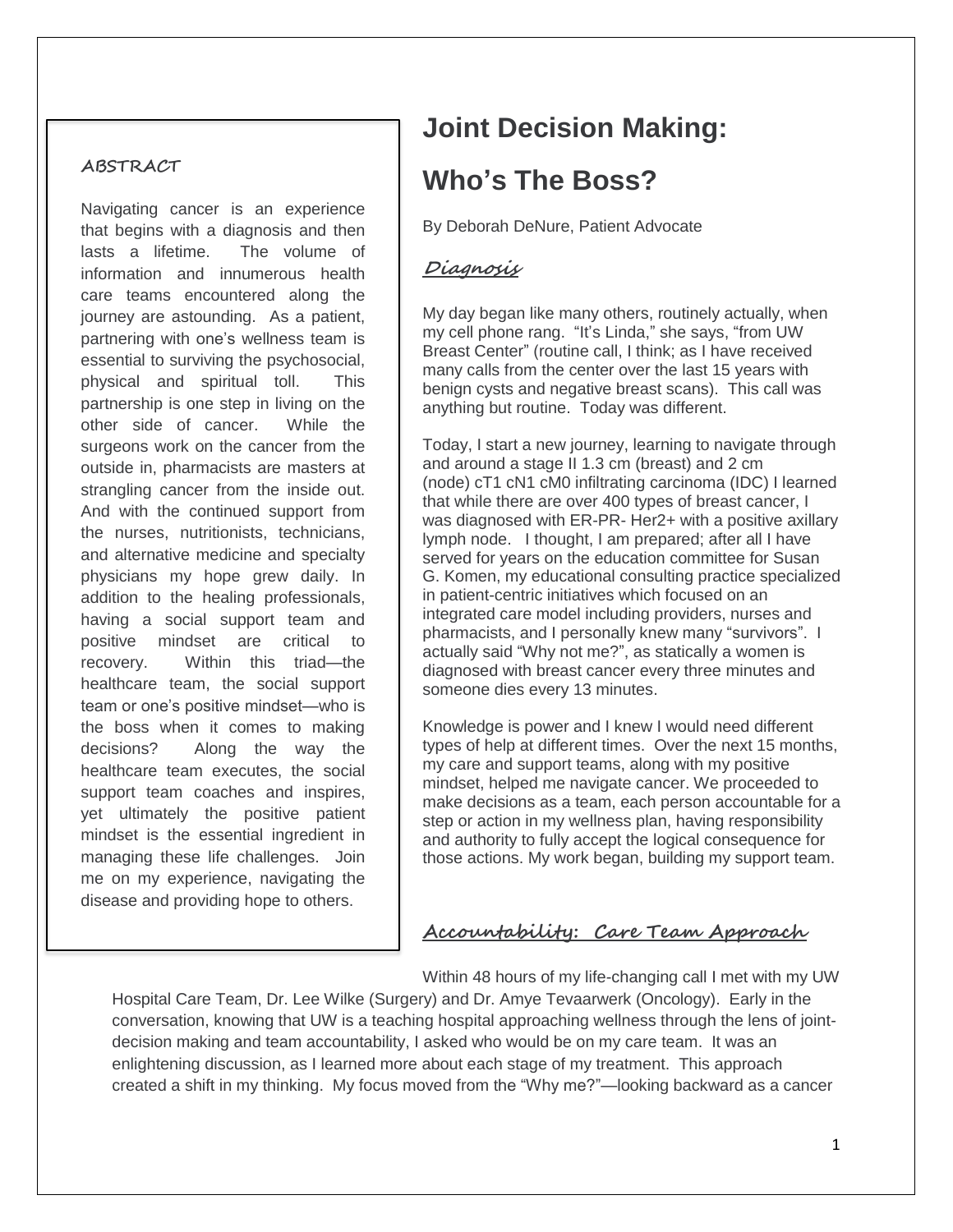patient in a disease state to the "Why not?" – looking forward to building my well-being team. I thought to myself, life decisions have been preparing me for this exact moment.

One of the first questions Dr. Wilke asked, "How do you like to learn?" was an essential question and foundational principal that I ask in my profession. "I am visual," I said. Both Dr. Wilke and Dr. Tevaarwerk proceeded to draw and illustrate the process--were the cancer was located, how the treatments worked and listed out a few next steps. I still have those drawings today.

They walked my family and me through all the options—the stages of treatment, radiation, chemotherapy and surgery. I thought, "I am prepared (after all I consulted with pharmacists and nurses for over ten years, helping to transform their professions to team-based care models). I have doctors that understand my style of learning and communicate clearly. I have resources to help navigate my drug regimen, I am partnering with trusted professionals who demonstrated patient partnership, reviewed the latest treatment options and spoke in a commanding way to fight for a resolve." My team confidently began to build a treatment plan, mapping out my survival strategy.

### **Treatment: Joint Decision-making**

On October  $21^{st}$ , 2010 my treatment began with a well-mapped plan to oversee and manage my care appointments, In addition to UW Hospital's pharmacological review, I reached out to Lynnae, a friend and trusted pharmacy advisor as well as Amy, my local retail pharmacist. My pharmacy team provided me with the latest research on my new drug plan. I felt well-prepared to move on to my next chapter.

The following drugs saved my life. I started on AC-TH, which consisted of four drugs. Phase one was Adriamycin/cyclophosphamide (AC) administered intravenously for four, 90 minute treatments over an 8 week period. After the AC round, I received taxol/herceptin (TH) IV 120 minutes per week for 12 weeks. I then moved on to phase three, 13 doses of Herceptin via infusion every 3 weeks for about 90 minutes for the remaining 40 weeks of the year. The treatment was overwhelming and scary.

It is important to have moments to connect. UW Hospital is a teaching hospital so I had the privilege of weekly visits with UW Pharmacy residents to discuss the type of drugs, side-affects and adherence. At first the Residents would "just check in" yet by the end of my treatment, they were more consultative than prescriptive. As a patient I feel using consultative behaviors for engagement and discussion is critical to wellness. Although the pharmacists have lots of patients to see and a shortage of time, I always viewed those exchanges as teachable moments. After all nurses must wear protective gear when administering the chemo-cocktails, I realized these drugs could just as easily kill me. And yet I couldn't live without THEM.

One memorable day, our country was experiencing a shortage of a treatment drug I needed. The pharmacist and my oncologist needed an alternative plan, so my care team consulted with me, provided options, weighed the pros and cons, and we jointly decided on a course of action. In my experience, pharmacists are often viewed as an ancillary group and not an essential care team member. I have come to appreciate their input and in fact insisted on consultation with every drug I take. The next step in my journey was surgery and I needed to update my support system.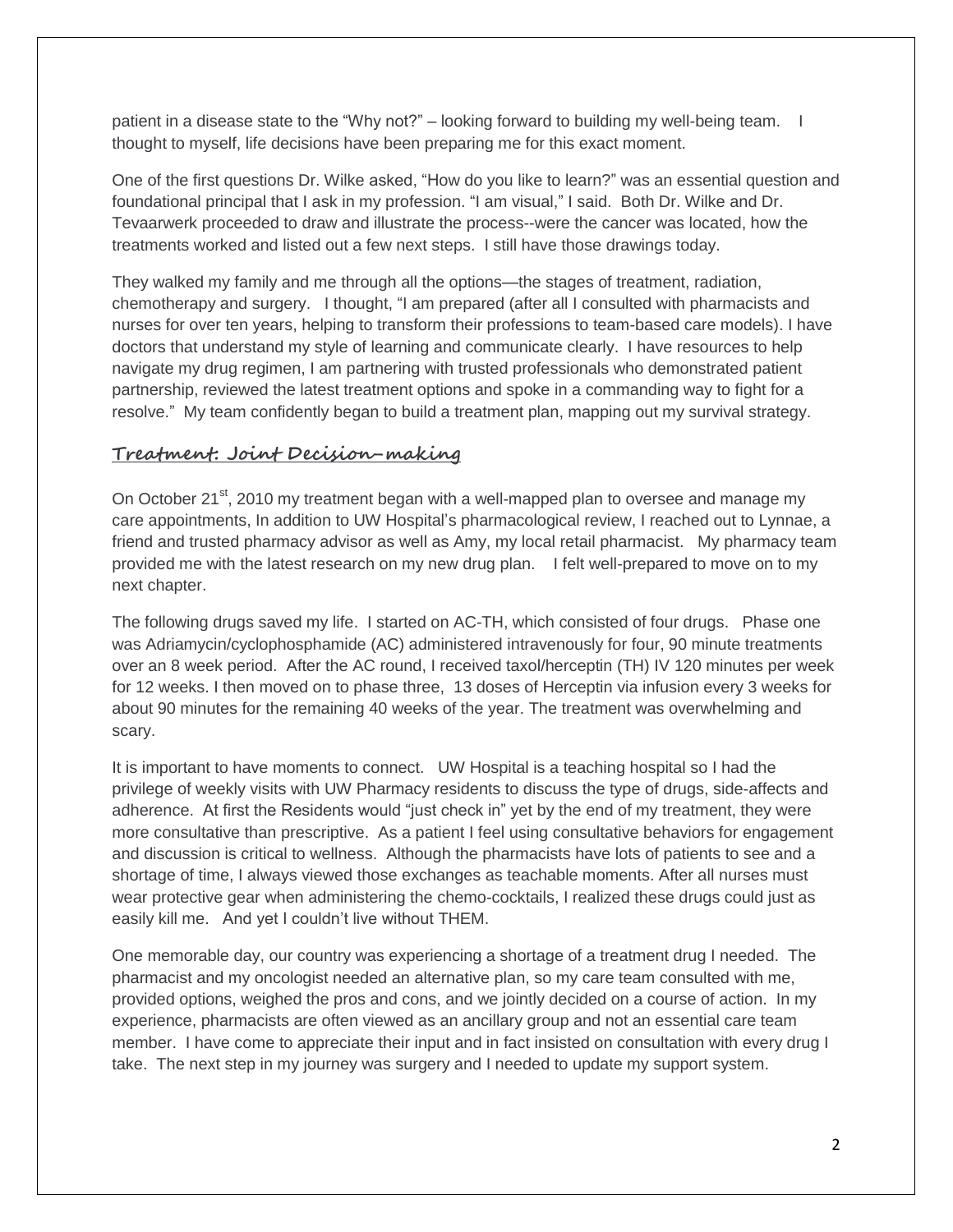I created a website called Warrior Woman on [Caring Bridge.](http://www.caringbridge.org/) It is free to patients of any disease and informed my social network of my progress and let me connect with other survivors. I provided great encouragement in every message. Often video's, relaxation ideas and medication ideas were posted to keep me spiritually aligned. In March of 2011, a new treatment plan was kicked in gear. I was now managing my recovery from a bi-lateral mastectomy. The surgery required additional decision making skills, breast reconstruction or not, the social impacts of not having reconstruction. I had no idea the number of prosthetics and gear available to me. I elected not to have reconstruction and [Careware,](http://www.uwhealth.org/uw-carbone-cancer-center/carewear-and-wigs/10311) the retail store at UWBC was instrumental in helping me figure out my new shape. After receiving the pathology results, my Physician stated, "The tumor bed was identified and without residual carcinoma. Resolved! This is a word I will never forget. The chemo killed the cancer cells, surgery removed a part of my body that was harming me and I continued my rounds of Herceptin, slowly getting back to my routine. My medical treatment ended on December 9, 2011. Routine life began again!

## **Survivorship: Patient Survivor Advocate**

Now what? I no longer had standing doctor's appointments. I had ended the drug regime that was keeping me alive. Time was on my side, my hair was growing back and I continued to work as I had throughout treatment. With the encouragement of my professional and personal support team I began to talk more about my experience as a patient, both informally and formally. First, my professional wellness team became the focus. The most memorable experiences where leading workshops at American Society of Health-System Pharmacists (ASHP), instructing a class at the UW Pharmacy School, facilitating an Art of Collaboration course for integrated care professionals at the Veterans' Hospital in Madison and a keynote for UW Oshkosh School of Nursing. Each venue provided a forum to talk about a fraction of my experience. I am prepared! My cancer experience had shifted from disease management to patient advocacy.

Second, [UW Hospital Breast Center](http://www.uwhealth.org/breast-care/breast-care-services/26338) (UWBC) launched a Patient Survivor Advocacy (PSA) program with the support of the [South Central Wisconsin Affiliate of Susan G. Komen.](http://komensouthcentralwi.org/) This peer-to-peer support program pairs newly diagnosed patients with peers who are at least one year beyond complete of their treatment. This program is open to referral from UWBC providers who identify candidates for peer support in their clinical practices. To date, 25 new patients have been matched to advocate peers in the PSA program selected on the basis of shared diagnosis and common life factors. Major themes underlying the psychosocial support shared by these patient-advocate pairs include management of emotions and uncertainty related to breast cancer, the realities of breast cancer treatment, and how to integrate breast cancer care into one's life. Newly diagnosed patients receive support from other women who have experienced breast cancer first hand, and in turn advocates describe their participation in the program as a form of "giving back" from which they derive a sense of achievement. New patients also find that this peer support system helps them with making treatment decisions, and discussing their breast cancer with their loved ones

Finally, becoming a mentor for breast cancer patients was the next step in my journey. In partnership with the [After Breast Cancer Diagnoses](http://www.abcdbreastcancersupport.org/) organization and UWBC, I became a certified mentor. The UWBC continues to expanded this essential service and build the PSA program today. The PSA program poster was presented at the [San Antonio Breast Cancer Symposium](http://www.sabcs.org/programschedule/PosterSessions.asp?SessionGroupID=156) in December 2014 and can be [viewed online](http://eposter.abstractsonline.com/sabcs/viewer/) by searching breast cancer survivor advocacy. ABCD has a 24 hour hotline for breast cancer patients to connect with a mentor when they have questions. I continue to